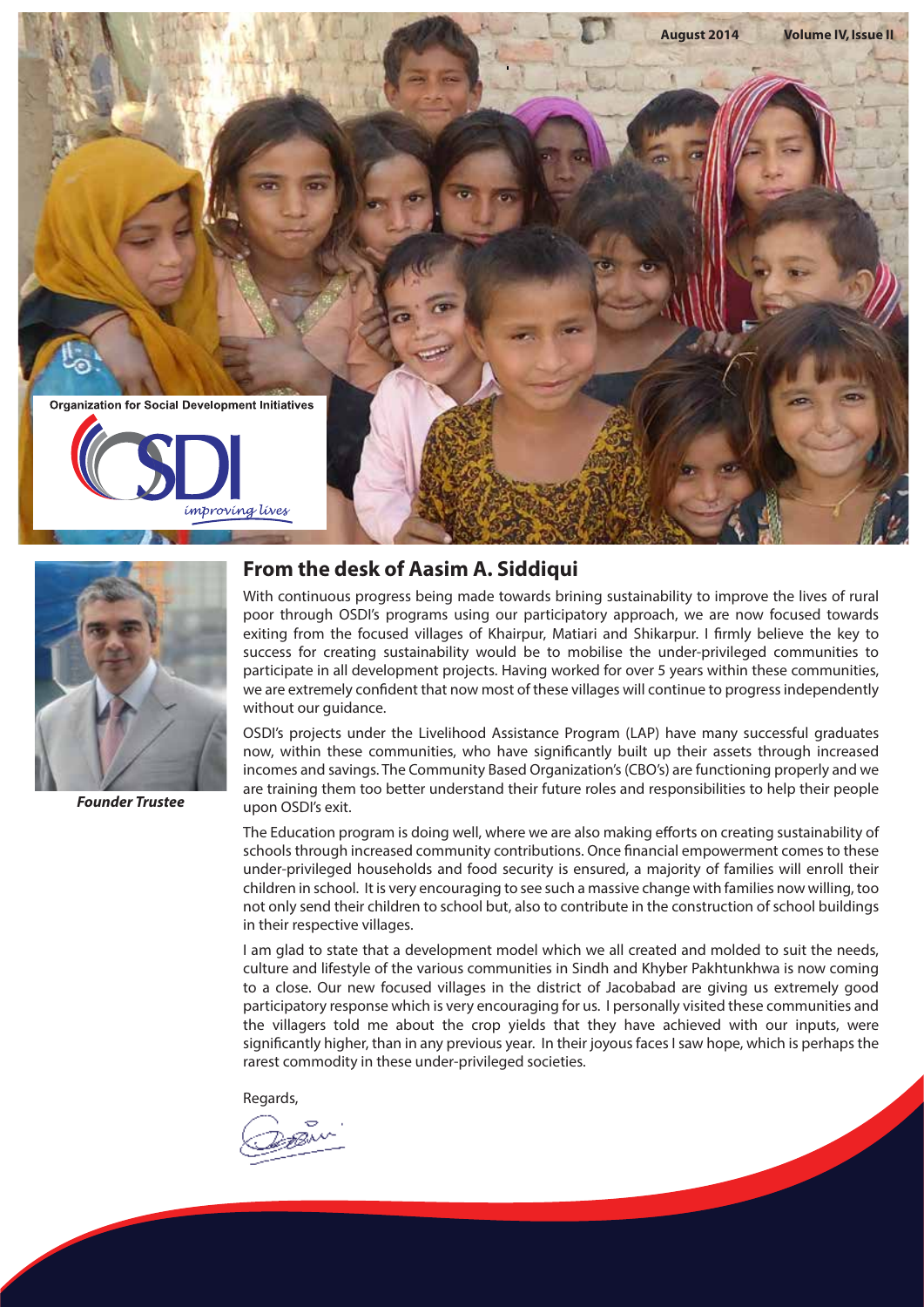# **Livelihood Assistance Program (LAP):**

OSDI's Livelihood Assistance Program targets the poor and vulnerable families within the focus villages and empowers them to adopt best agricultural and livestock rearing practices, and start small businesses through micro-financing, appropriate trainings, and capacity-building to enhance their earnings. The beneficiaries are encouraged to learn about savings and asset creation.

### *Agriculture Development Project (ADP):*

In order to bring sustainability ADP is focused on designing income-generating strategies for farmers to increase the crop production and pave the way for better financial income.

Recently, the ninth phase of ADP was successfully completed in the focused communities of district Shikarpur and Khairpur. In district Shikarpur, during this phase, OSDI financed 101 farmers in total to cultivate 324.5 acres of land. Sindhi wheat was cultivated on 203.5 acres of land, while the Triple Dwarf (TD) seed was cultivated on 100.5 acres. The remaining 20.5 acres of land was cultivated for multiple crops such as chickpeas and barley. The overall production resulted in 6,978.3 maunds of wheat, 106 maunds of barley and 153 maunds of chickpeas.



In the third phase of district Mardan, 47 beneficiaries harvested 124.5 acres of farmland. As a result, 1018 maunds of wheat was produced.

It was the first phase in district Jacobabad, in which, 100 families were financed for wheat and barley cultivation on 340 acres, out of which 90 farmers cultivated wheat while remaining 10 farmers cultivated Barley. As a result, 6,319 maunds of wheat and 96 maunds of Barley was produced.

In total, 354 beneficiaries were financed loans to cultivate wheat, barley, chickpeas and sunflower. A total of 1,228 acres of land was harvested and the overall production resulted in 36,887 maunds.

OSDI's appointed Agriculture Expert kept close monitoring of the crops throughout the phase along with the beneficiaries. The farmers were constantly updated about the modern agricultural practices and techniques; to prevent any cultivation loses. The Community Representatives (CR's) of each district ensured timely assistance to each beneficiary throughout the respective phases.

Better agriculture practices result in good income generation and asset creation which would lead the vulnerable communities towards financial empowerment and sustainability. Beneficiaries who have successfully graduated (a person who has successfully completed 6 phases of loans) from our agriculture project in the previous phase and have repaid all loans are now able to live a better life. Most of them have made savings, purchased livestock for asset creation and upgraded their homes.

| cultivated 4,356.4 acres of farmland. |              |                      |                      |                         |                           |  |  |
|---------------------------------------|--------------|----------------------|----------------------|-------------------------|---------------------------|--|--|
| <b>District</b>                       | <b>Phase</b> | <b>Beneficiaries</b> | <b>Acres of Land</b> | <b>Total Production</b> | <b>Average Production</b> |  |  |
| Shikarpur                             | IX           | 101                  | 324.5                | 7312                    | 22.56                     |  |  |
| Khairpur                              | IX           | 32                   | 103                  | 4037                    | 39.19                     |  |  |
| Matiari                               | VII          | 74                   | 335.5                | 18107.5                 | 53.97                     |  |  |
| Mardan                                | III          | 47                   | 124.5                | 1018                    | 8.17                      |  |  |
| Jacobabad                             |              | 100                  | 340                  | 6413                    | 18.86                     |  |  |

**Total 354 1,228 36,887.5 142.75**

### *Since the inception of Agriculture Development Project, OSDI has so far financed a total of 1,277 beneficiaries having cultivated 4,356.4 acres of farmland.*

### *Livestock Development Project (LDP):*

LDP is designed to encourage skills development and capacity building of farmers by making them aware of better animal rearing practices to generate higher revenues for the beneficiaries. Each family is provided with either four male goats or two oxen's for fattening and income generation and one female goat for milk production, herd increase, asset creation, and overall food security.

### In the third phase of LDP in district Mardan, 13 beneficiary families have *been nanced animals from which 3 beneciaries were from village Badam and the remaining 10 were from focused village of Saeedabad.*

During this phase, 3 female goats, 9 cows and 10 oxen's were given for fattening. On average the loans financed ranged from PKR 25,000 to PKR 75,000 per beneficiary. The OSDI's appointed vet regularly monitors the health and condition of these animals.

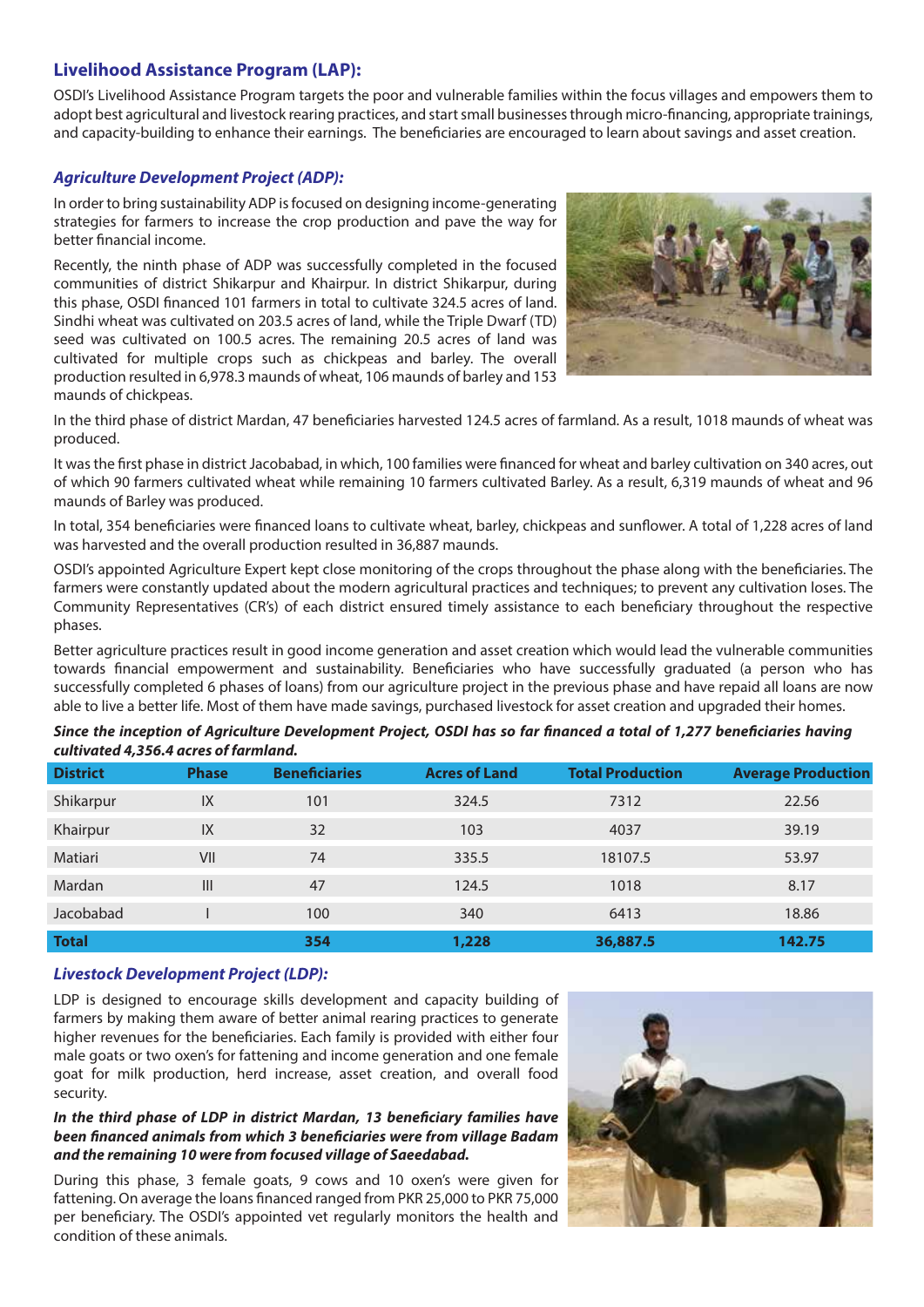### *Small Rural Enterprise Project (SREP):*



Realizing the potential of each youth in the focused communities, OSDI initiated SREP to help unemployed youth start small business with the help of affordable loans. Most of the youth beneficiaries financed have opened up grocery stores, tailoring shops and have purchased chingchi

### rickshaws.

### Since the beginning of SREP, OSDI has micro financed 11 capable youth from *the districts of Matiari, Khairpur, Shikarpur and Mardan.*

Moreover, OSDI has financed fresh loans to four deserving candidates this season.



This year OSDI plans to move forward, facilitating the educated and deserving youth of Jacobabad district with micro financing loans.

# **Community Development Program (CDP):**

Through Community Development Program, OSDI aims to fill gaps in the rural communities' progress by the provision of basic necessities such as education, health-care, hygiene, clean drinking water, hand-wash, sanitation awareness and the required infrastructure for the entire community.

### *Education:*

OSDI aims to provide quality education to under-privileged children who lack financial and other mandatory resources within their community to get basic literacy skills. Also, OSDI provides training to the teachers for the children to receive quality education.

In view of this, OSDI organized a three day Life Skills training workshop in the district of Matiari in April 2014 to mobilize the teachers on how to build better life skills amongst the students and simultaneously improve their teaching methodologies. The

main focus during the training was on how to improve co-operation, communication and building better social cohesion amongst the teacher and the student. A trainer was hired from 'Right to Play', a renowned international organization that uses the transformative power of play to educate and empower people facing adversity.

OSDI also initiated its first summer camp in the district of Matiari this season. To highlight the importance of extra-curricular activities and team spirit amongst children, fun lled activities took place in all three villages of Mari Muhammad Khan, Jamal Hajano and Sukhio Mir Jatt. OSDI's district officials engaged children in various activities and campaigns such as cleaning campaign, indoor and outdoor games, plantation, drawing competition, speeches and role play. A special award ceremony was also organized to mark the end of this year's Summer Camp and reward the

# $\infty$

successful achievers' to give air to competence and team spirit amongst children. A large representation of the community was observed to acknowledge the efforts of OSDI and participating children. The community appreciated the overall concept of engaging children in healthy activities and providing them a platform to enhance their creativity. Such initiatives taken by OSDI not only highlight the importance of education in a child's live but also serve to create awareness within the community.

# *Case-study*

*Rabdino, a 30 year old married man and an unemployed father of 3 attended the Financial Literacy Training workshop held in Matiari district in March 2014. He was unemployed and had no skills in keeping livestock or managing land. After attending the Financial Literacy Training, he wanted to set-up a business but he had no nances for initial start-up costs so he decided to utilize the refrigerator at home. He started putting water in the bowls to freeze it creating ice, which he then sold at shops.*

*He was quite disturbed as his wife was also expecting during those days and there were merely eight days remaining in the birth of their fourth child when he started selling ice. On the first day of work, he got PKR 300. Mr. Dino continued freezing water to make ice and selling it to shops. In eight days, he earned PKR 2,500 which he utilized for his wife's delivery at the Taulka hospital. Today, he earns PKR 600-800 per day just by freezing ice at his home.* 

*His life has completely changed since he attended OSDI's Financial Literacy Training.*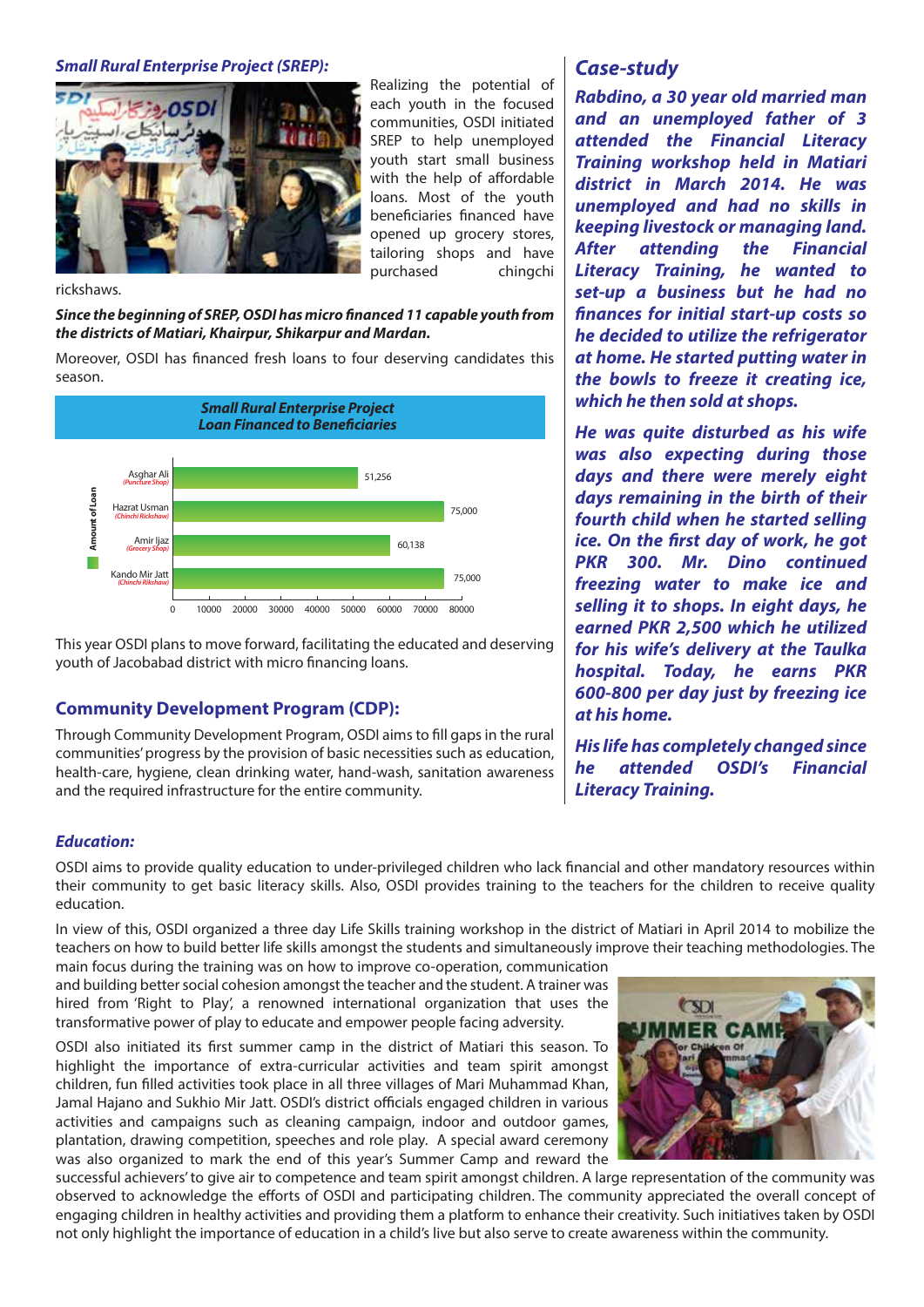OSDI's built Badam Primary Model School in district Mardan, marked its first year of establishment in March 2014 with a healthy enrollment of 159 students.

In May 2014, OSDI successfully achieved its major milestone in village Malhee, district Shikarpur by building OSDI Primary Model School Malhee. Since, intervention in 2010, OSDI first built a Temporary Learning Center (TLC) for the children to gain primary education. Later on, witnessing the large turn-out of the children and appreciation of the community, OSDI took an initiative to construct a 5 classroom primary school along with separate toilets for boys and girls. A hand-pump with motor and other basic necessities in the project were also installed.



On 23rd May 2014, the Founder Trustee of OSDI, Mr. Aasim A. Siddiqui and Manager Programs - Ms. Asma Qureshi inaugurated the OSDI Primary Model School Malhee. The event was witnessed amidst great enthusiasm and excitement of the community, teachers and students. The dignitaries present were from the education, health and social sectors. The Temporary Learning Center (TLC) which began with merely 15 students has today an enrollment of 165 students in it. The school has now also been

| <b>Education Projects</b>                | <b>Villages</b>             | <b>No. of Students</b> | <b>Total</b> |
|------------------------------------------|-----------------------------|------------------------|--------------|
| Schools                                  | Malhee                      | 165                    | 165          |
|                                          | Kamal Khan Lashari          | 67                     |              |
| <b>Temporary Learning Centers</b>        | Nawab Khan Burriro<br>Badam | 86<br>159              | 312          |
| <b>Adopted Schools</b>                   | Godho Shar                  | 65                     |              |
|                                          | Sukhio Mir Jut              | 43                     | 108          |
| Working in coordination                  | Jamal Hajano                | 121                    |              |
| with Government                          | Mari Muhammad Khan          | 79                     |              |
|                                          | Kamal Khan Lashari          | 89                     | 289          |
| <b>Total Number of enrolled students</b> |                             |                        |              |

officially registered with the Government authorities.

*OSDI has initiated working in 9 schools in the districts of Shikarpur, Khairpur, Mardan, Matiari and Jacobabad and the total enrollment of students being educated in these schools is 874 till date.* 

The Government Primary School in village Jawan Khan Burriro, district Jacobabad is a recent initiative of OSDI. Due to irregular attendance of government teachers, students were not attending the school. Hence, OSDI intervened and hired a support teacher to ensure regular delivery of quality education to the students.

### *Health-care:*

The access to basic health-care facilities is the primary right of every individual. However, due to poverty and lack of awareness in the under privileged villages a lot of people are deprived of this right. To develop sustainability in the lives of poor communities Health-care is one of the major areas where OSDI is aggressively focusing on in its targeted districts.

In OSDI's Primary Health-care Centers (PHC) of district Shikarpur and Mardan, so far, 9,210 patients have been examined and treated. It was observed that mostly, the patients suffered from seasonal and communicable diseases like diarrhea, fever, flu and cough, eye infection, skin infection, respiratory issues, hepatitis and less commonly non-communicable diseases like diabetes, hypertension, etc. OSDI has moved forward to facilitate the people by organizing weekly General Mobile Camps (GMC) in the districts of Mardan and Matiari where a total of 5,390 patients have been successfully treated till date. Qualified doctors and trained paramedical staff have been hired to provide medical assistance to ailing patients. Lady Health Workers (LHW's) and dispensers are always available to serve the community.

Under the umbrella of Chief Minister's Initiative against hepatitis OSDI started its Hepatitis Prevention and Control Program in which 8,056 individuals have been screened and vaccinated against the virus; 226 infected patients have been treated, 142 patients are undergoing treatment. The focused communities are regularly mobilized by the OSDI officials and Community Representatives (CR's) to keep their surroundings neat and clean. And also maintain their personal hygiene in order to stay safe from such diseases.

Almost 4,000 children are vaccinated during the National Immunization Days (NIDs) against Polio every month. OSDI's district representatives go from door to door to every house hold and ensure 100% vaccination of children under the age of 5 along with the government officials in every village. A total of 29,192 children have been given 71,717 shots of Polio vaccinations. In co-ordination with district government an EPI Desk has been set-up at Primary Health-care Center in district Shikarpur, which has



facilitated 6500 children as of now.

25 Lady Health Workers and Traditional Dais have been trained to improve the Maternal and Child Health-care practices in their respective districts as a joint effort with district PPHI (People's Primary Health Initiative).

Under the Measles Prevention Campaign, 959 children have been inoculated. 2,000 - 2,500 school-going children are de-wormed bi-annually to prevent them from water borne diseases. These school based de-worming campaigns are organized in schools across all focused villages.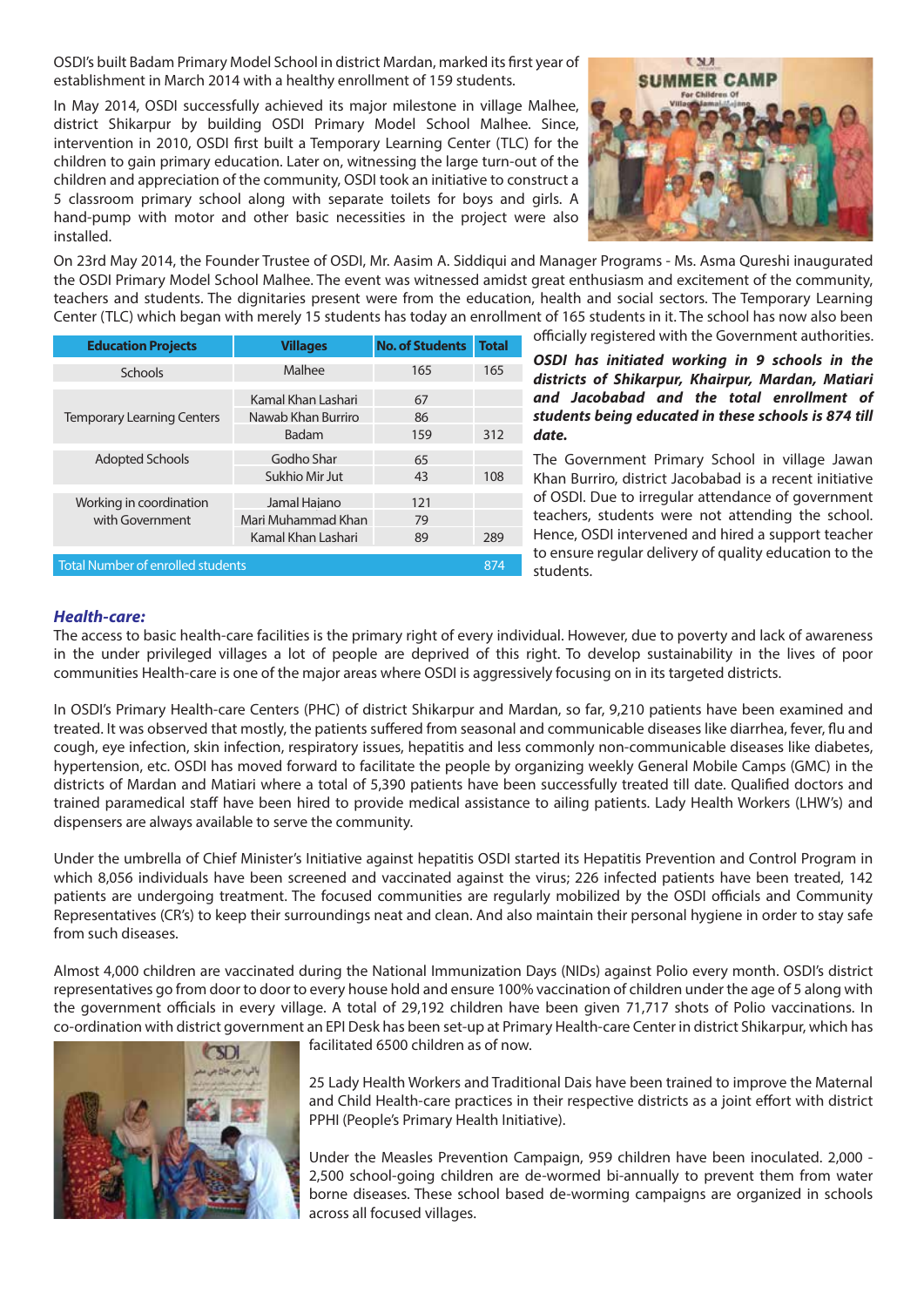### *Water and Sanitation, Hygiene (WASH):*

OSDI initiated this project in order to create awareness within its focused communities about the importance of clean drinking water, hand-wash before every meal and especially after using the toilet. The community is mobilized about the significance of Health & Hygiene in order to stay safe from various diseases.

### *Utilization of Aqua-Tabs:*

After PCRWR (Pakistan Council for Research in Water Resources) water quality tests, in the communities where microbiological contamination was observed in drinking water; OSDI has provided 487,360 aqua-tabs and 71 jerry cans to the focused communities including schools to filter out micro-biological contamination from drinking water.

### *BCC (Behaviour Change Communication) and Safe Practices:*

OSDI's Lady Health Workers (LHW's), teachers and health staff during their

scheduled visits conduct Health & Hygiene sessions on regular basis in schools, Temporary Learning Centers (TLC's) and mosques where the children are taught to keep their hands and face clean, take bath daily, brush their teeth, cut their nails, comb their hair and maintain their physical hygiene. Till date more than 3,000 Health & Hygiene awareness sessions have been conducted.



In order to improve sanitation and facilitate the people in creating awareness about their health and hygiene, OSDI has also built community toilets and sewerage water channels in the focused district of Mardan.

### *Infrastructure Development:*

OSDI has recently reconstructed a Soil Bank in the focus village of Nawab Khan



Burriro, district Jacobabad in order to move a step forward towards community development. The villagers were quite upset with the flow of waste water entering into their fields every now and then. As a result, their crop used to get destroyed and consequently severe damage was caused.

After the construction of this Soil Bank the villagers are able to avail dual advantages; one is the protection of their crops and another is the protection of fishes. The focused community of Nawab Khan Burriro village is very grateful to OSDI for its cooperation and assistance in saving their fields.

# **Food Security Program:**

To ensure food security, it is essential to provide the safety nets in the form of skills, tools, and assets that will enable the rural households to survive periods of socio-economic shocks without falling back into poverty. Hence, OSDI provides safety nets to the vulnerable households in terms of food reserves, sustainable asset creation, and social protection for income and food security in times of crises.

# *Case-study*

*In the village of Saeedabad, district Mardan in Khyber Pakhtunkhwa, OSDI has set-up a PHC to help provide* a cost-effective, *standardized, self-reliant primary healthcare delivery system.*

*The PHC concurrently facilitates a population of 10,000 which has six days OPD and one day fortnightly medical camp.*

*Connecting to the clinical services it is very encouraging to share the scenario of a 60 year old patient named Mohammad Said. He works as a Security guard in a textile mill. Said got a wound on his left hand, unawareness and negligence led the wound to become severely infected and spread drastically covering a large area of his arm. He realized the severity and rushed to visit PHC Mardan for doctor's consultation and urgent medication.* 

*Unfortunately, Mohammad Said was enduring so much pain that he was even willing to cut his hand in order to avoid torment and pain.*

*Being poor enough he could not afford the medical expenses. OSDI initiatived to facilitate and help this*  suffering man, by providing *monetary assistance to bear his medical expenses.*

*The patient was admitted in*  **orthopedic ward for five days and** *surgical intervention was done by specialist doctors under general anesthesia. Moreover, after operation the doctors recommended daily dressing of the wound until it got better.*

*Today, Mohammad Said is living a healthy and productive life with the elevated standard of living and has become a role model for the society. He is motivated and now actively works with OSDI as a social mobilizer.*